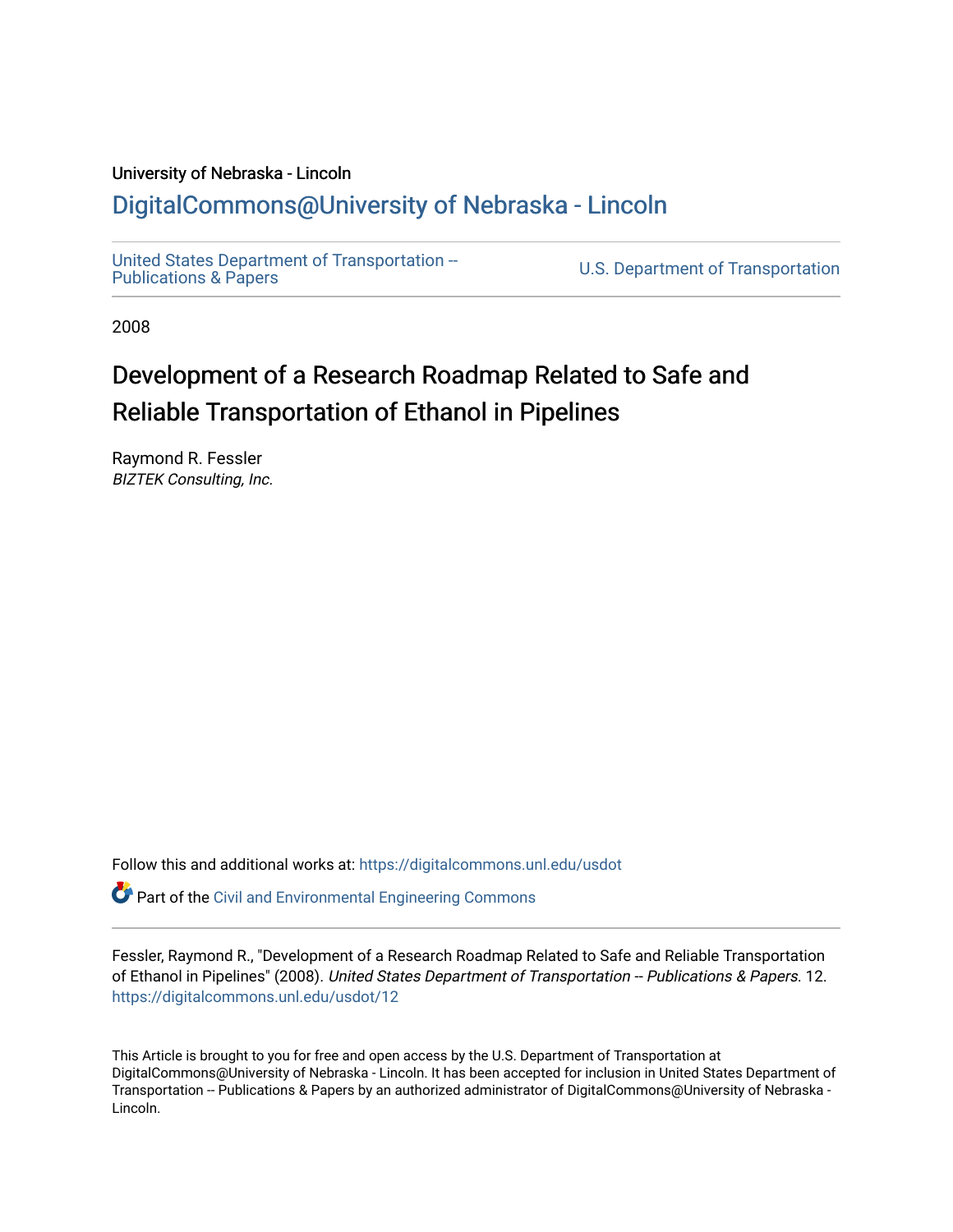## Development of a Research Roadmap Related to Safe and Reliable Transportation of Ethanol in Pipelines



**Prepared for Pipeline Research Council International, Inc. by BIZTEK Consulting, Inc. Author: Raymond R. Fessler July, 2008**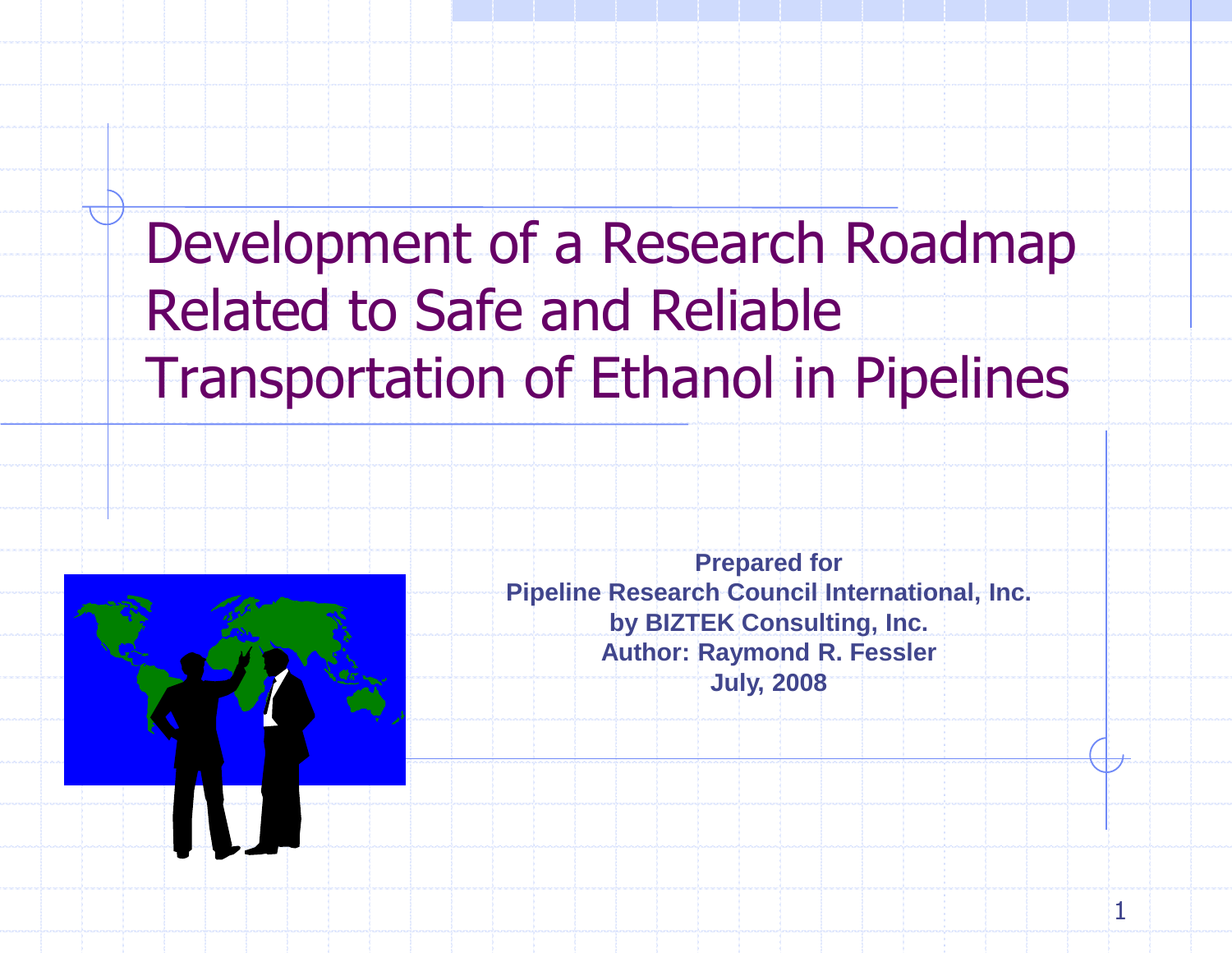### Scope

- **Build upon the results of the "Safe and Reliable"** Transportation of Fuel-Grade Ethanol Workshop" held on October 25-26, 2007, in Dublin, Ohio
- **Group and condense the list of gaps, indicating** which are being addressed by current or planned research, and which require new research projects.
- **Phase 1 summarizes the results and presents** recommendations for new projects that could profitably be started in the near future.
- **Phase 2 provides a final report that contains a** roadmap of all future projects that have been identified.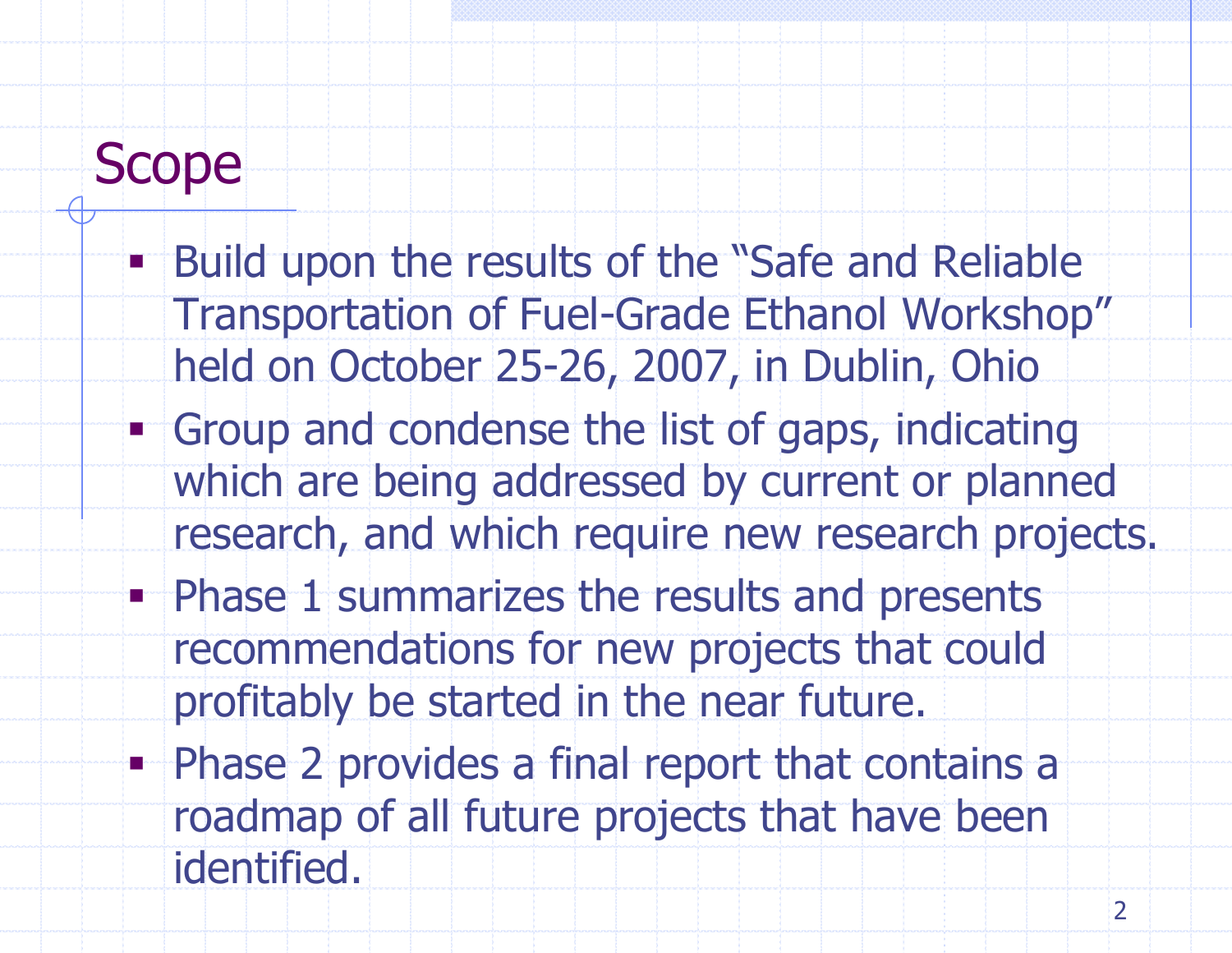# Phase 1 Results Suggested Projects for Near Future

- **Safety of Transporting Blends Containing More than** 10 Percent Ethanol
- **Standardized Tests for SCC in Ethanol**
- **Technical and Economic Feasibility of Preventing** SCC Through Control of Oxygen
- **Feasibility of Preventing SCC by Using Inhibitors**
- Compatibility of Polymeric Materials and Nonferrous Metals with Ethanol
- **Understanding of Ethanol SCC**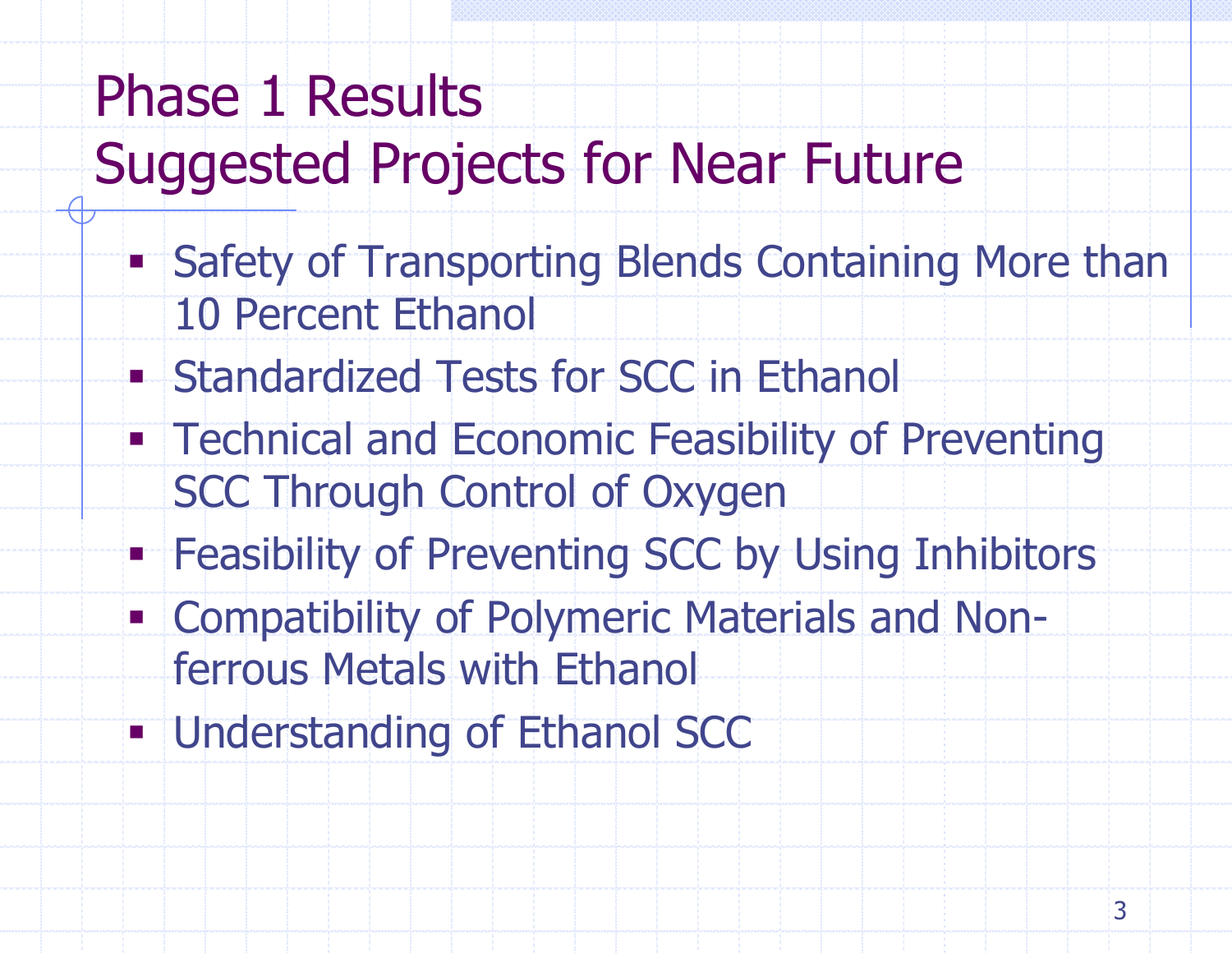### Phase 1 Results Other Recommendations

- **API** or some other suitable industry organization should establish committees to prepare
	- A recommended practice for transporting ethanol by pipeline
	- Guidelines for integrity management of pipelines for transporting ethanol.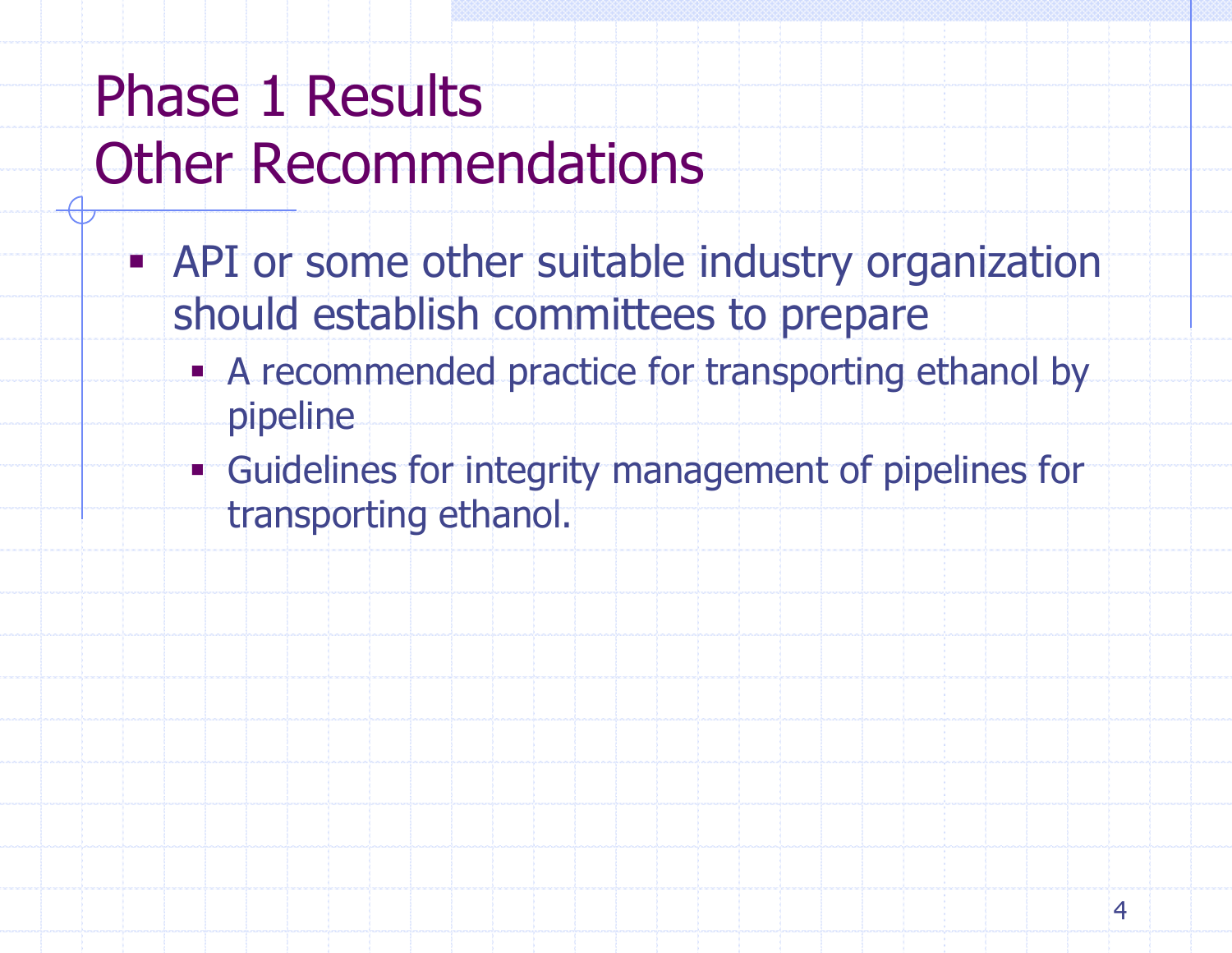## Phase 2 Results Roadmap of All Future Projects

- **39 distinct projects were identified and grouped into** 11 categories
	- 1. A Standard for Safe and Reliable Transportation of Ethanol (28 projects)
	- 2. A Standard for Safe and Reliable Storage of Ethanol (1 project)
	- 3. A Phenomenological Understanding of the Factors that Cause Ethanol SCC (1 project)
	- 4. Guidelines for Risk Assessment (1 project)
	- 5. Guidelines for Fire / Spill Emergency Response (1 project)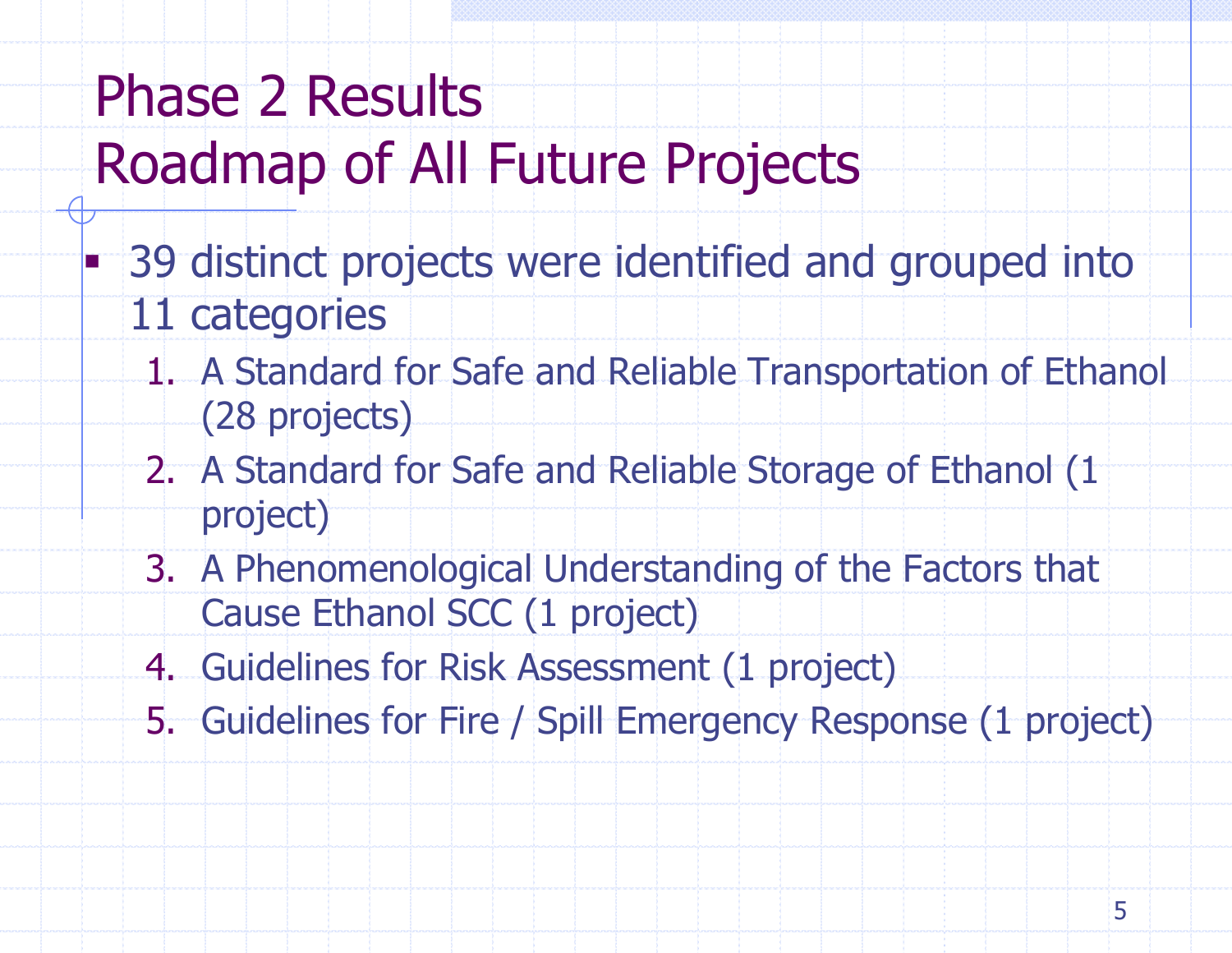# Phase 2 Results Roadmap of All Future Projects (cont.)

- **BED 39 distinct projects were identified and grouped into** 11 categories
	- 6. "Fingerprint" Test for Ethanol (2 projects)
	- 7. Decision Making Process for Ethanol Pipelines (1 project)
	- 8. Ethanol / Biofuels Handbook (1 project)
	- 9. Tools to Predict Residual Stresses (1 project)
	- 10.Committee to Coordinate Technology Transfer (1 project)
	- 11.Workforce Training Program (1 project)
- **Total projected cost for future work is approximately** \$4MM over 5 years, beginning in 2009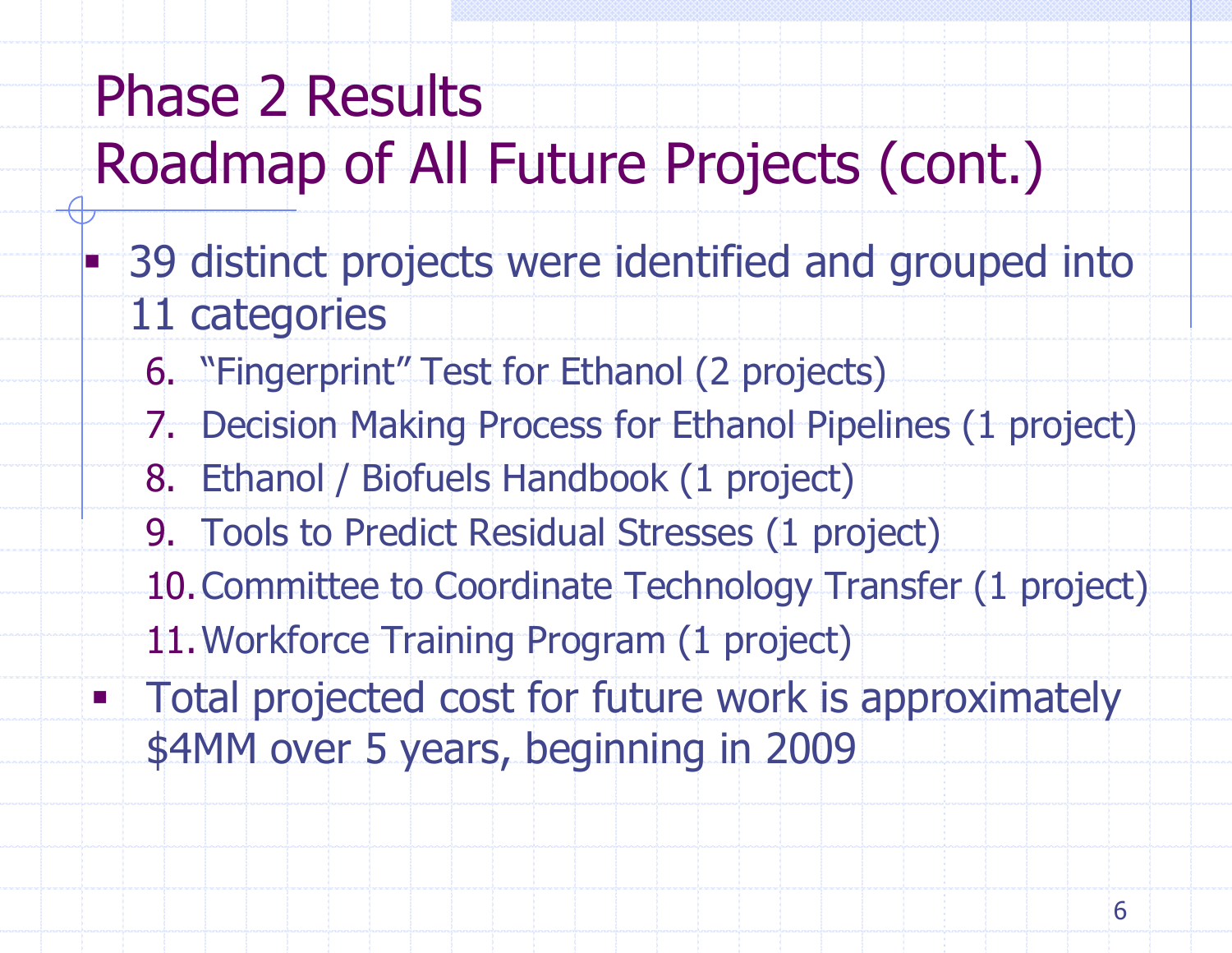### Recommended Project 1 Safety of Transporting Blends Containing More than 10 Percent Ethanol

#### **Gap**

- Compelling evidence through slow strain rate (SSR) testing that transportation of E10 by pipeline should pose no threat of SCC.
- **A different test or alternative techniques for the SSR test are needed for** more realistic evaluation of environmental conditions, or a reliable correlation needs to be developed to relate the results of SSR tests to performance under realistic pipeline conditions.

- Using a test that represents severe but realistic conditions, conduct SCC tests in blends from E20 through E95 to determine which blends are capable of causing SCC under service conditions. Concentrate on E20, E30, and E95, but conduct some tests with intermediate blends as well.
- **Determine what products other than gasoline might be used to surround** the batch of ethanol, and include blends of those as well.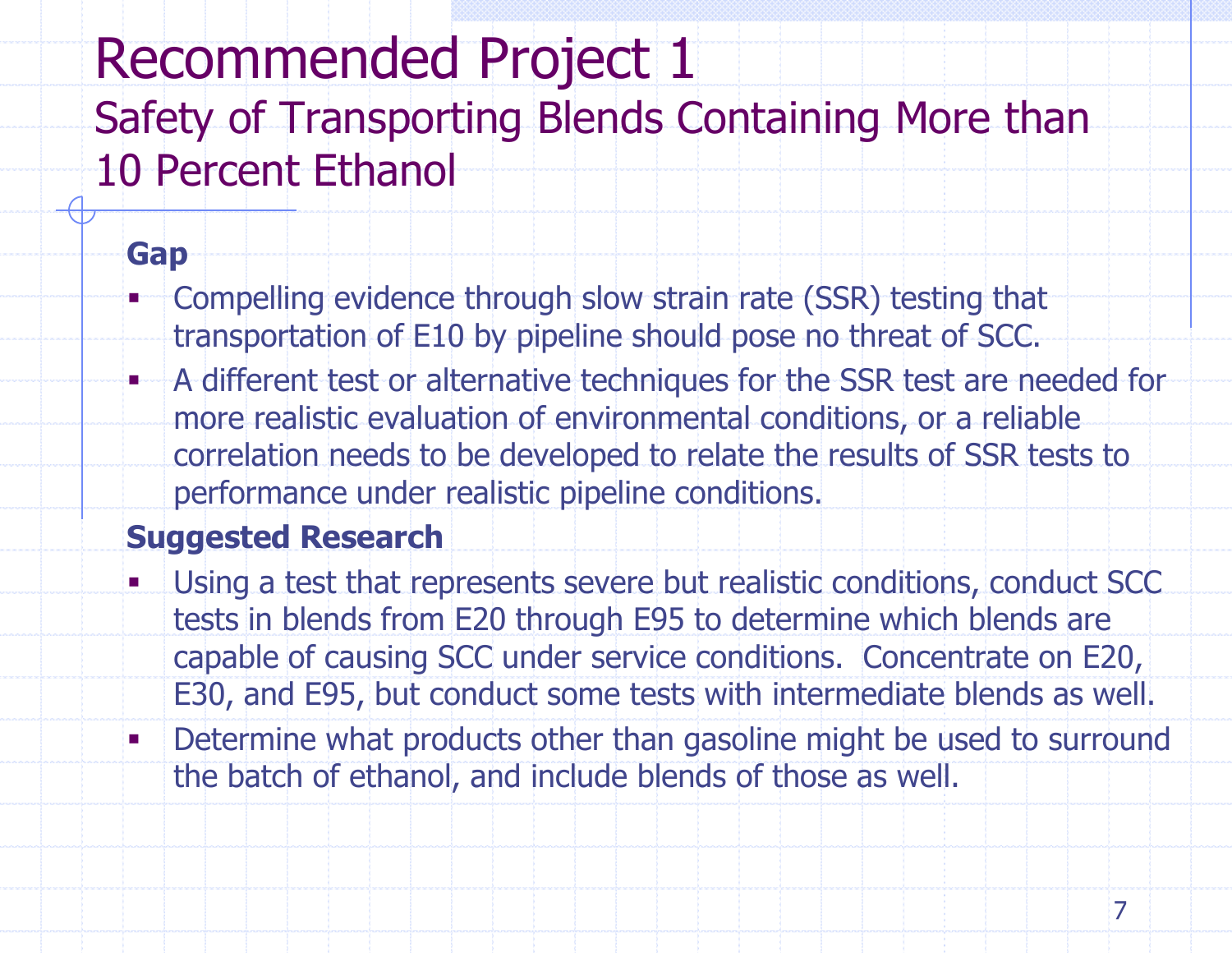# Recommended Project 3

Technical and Economic Feasibility of Preventing SCC Through Control of Oxygen

#### **Gap**

- SCC has never been produced in the laboratory if oxygen has been eliminated from the system. It might be possible to keep oxygen from ever getting into the ethanol; however technical and economic feasibility has not been established.
- **. One needs to be sure that there is no source of oxygen in the pipeline** and that oxygen is not re-introduced during pumping or related handling in facilities terminals.

- Conduct an engineering study to evaluate the technical and economic feasibility of various ways of eliminating oxygen from the ethanol. Consider ways to prevent contamination by oxygen during production and transport as well as removing oxygen before introducing the ethanol into the pipeline.
- **Develop a rapid way to monitor oxygen content.**
- **Such research has been started under the PRCI SCC 4-3 project, but its** scope may need to be extended. An all the scope may need to be extended.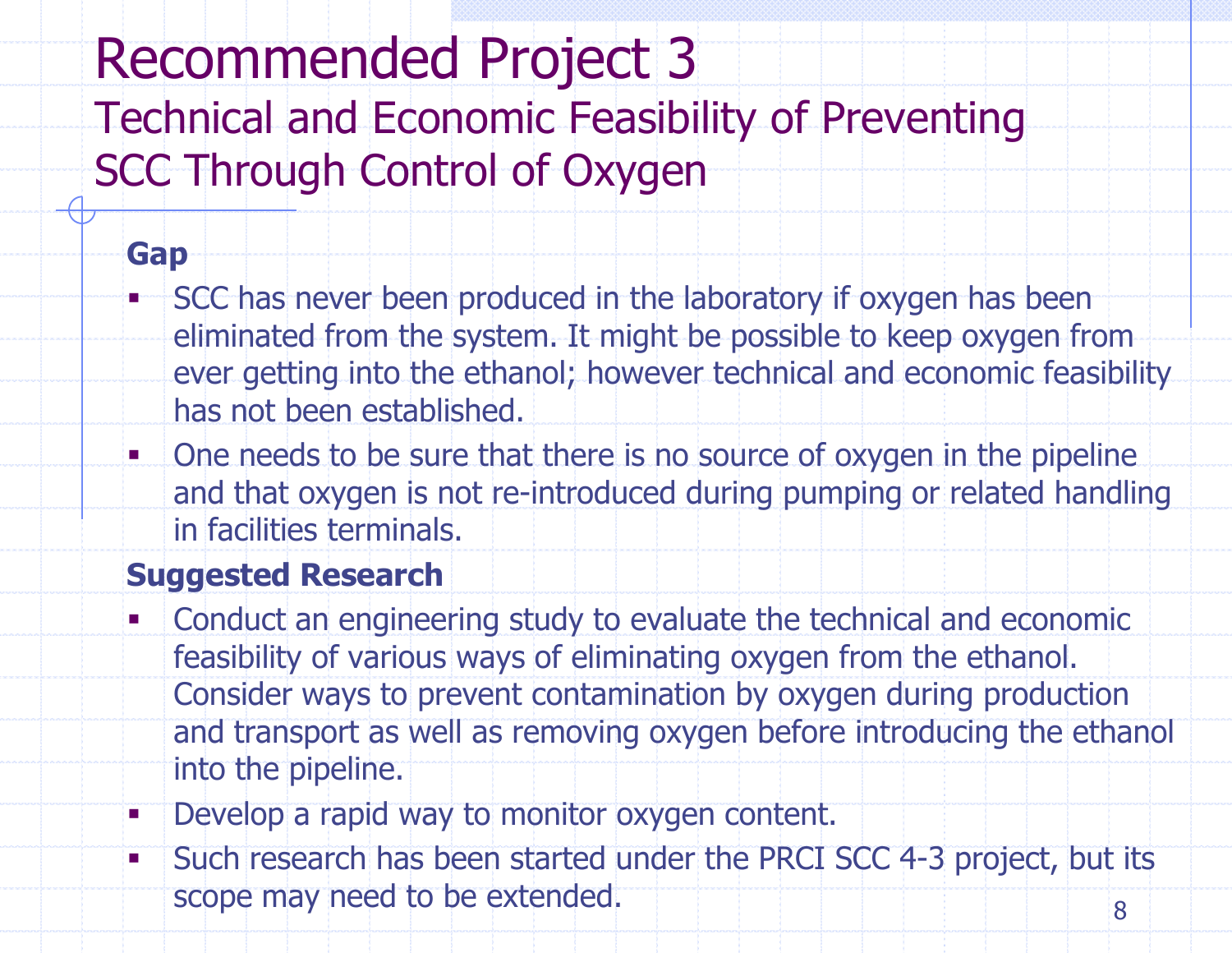### Recommended Project 4 Feasibility of Preventing SCC by Using Inhibitors

#### **Gap**

 A number of inhibitors have been successful at either preventing SCC or substantially reducing the severity in aggressive lab tests. It is not known whether higher concentrations of the corrosion inhibitors would have been successful or if they would be successful in the less aggressive scenario of real pipeline operation.

- Conduct a systematic study of candidate inhibitors at various concentrations in FGE with various oxygen contents. Include commercial inhibitors but avoid chemicals that are specifically not allowed in gasoline.
- **Use SSR tests initially to screen inhibitors along with various** electromechanical tests to evaluate the mechanisms. For chemicals that produce partial inhibition, use a less severe cracking test to evaluate their effectiveness under typical pipeline operating conditions.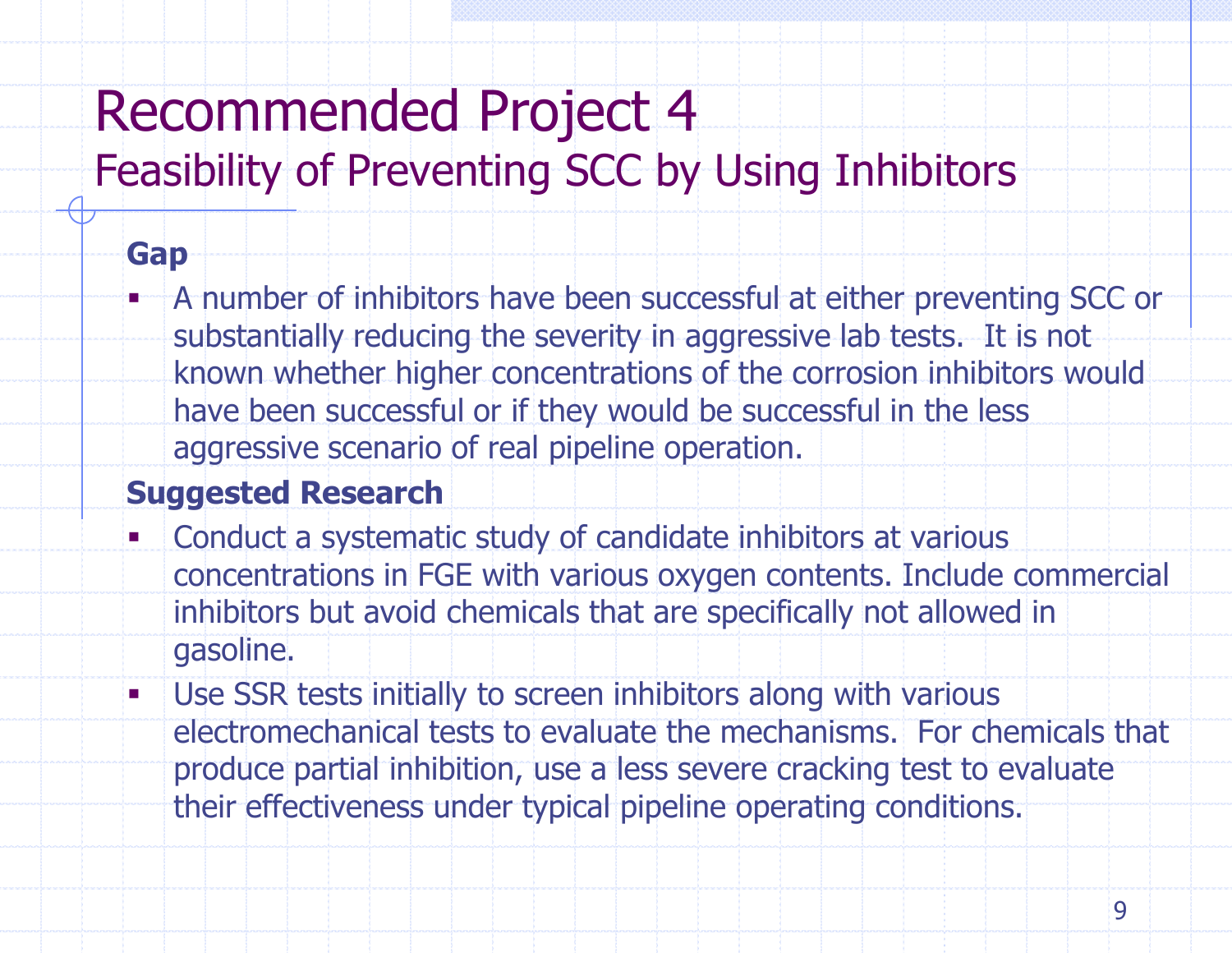### Recommended Project 5

### Compatibility of Non-ferrous Metals with Ethanol

#### **Gap**

 The effect of ethanol on non-ferrous metals and alloys that are in current pipeline and storage systems or might be used in future systems should not be ignored. Reportedly, pitting has been experienced with aluminum floaters.

- Conduct an inventory of non-ferrous metals that might be exposed to ethanol in storage and pipeline systems containing ethanol.
- **Determine which of those materials currently are being used in ethanol** storage facilities and whether the ethanol has caused any problems with them.
- For materials with no service record, conduct exposure tests in ethanol.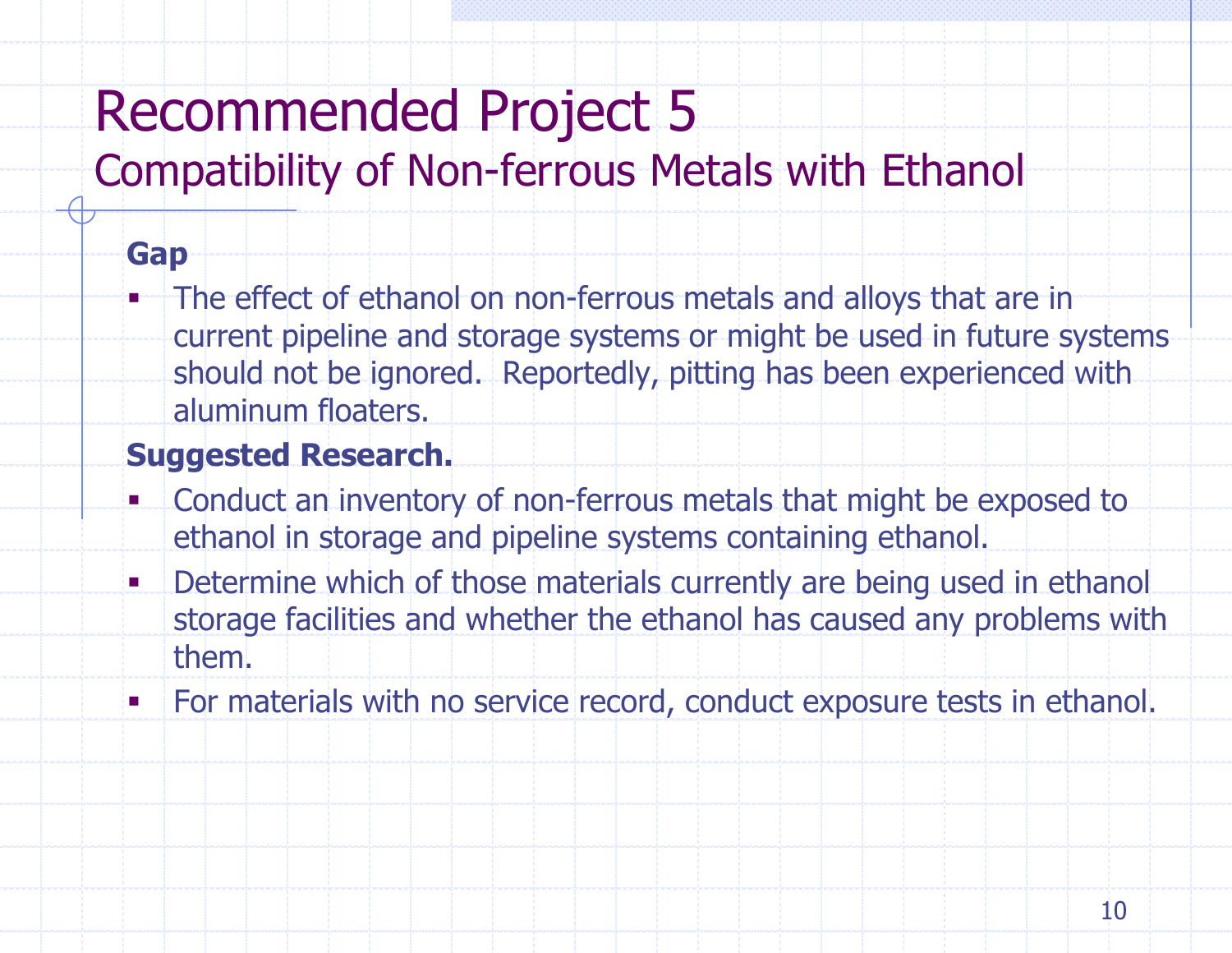# Recommended Project 6

### Phenomenological Understanding of Ethanol SCC

#### **Gap**

 There are still many aspects of the ethanol SCC phenomenon that are not understood. A more thorough understanding of the factors that cause ethanol SCC may suggest better ways to manage the problem.

- Develop a phenomenological understanding of the factors that cause ethanol SCC by conducting a systematic study of environmental, stress, and metallurgical factors.
- **Determine relationships among the cracking behavior, electrochemical** properties, chemical composition of the environment, stress conditions, and steel composition and properties.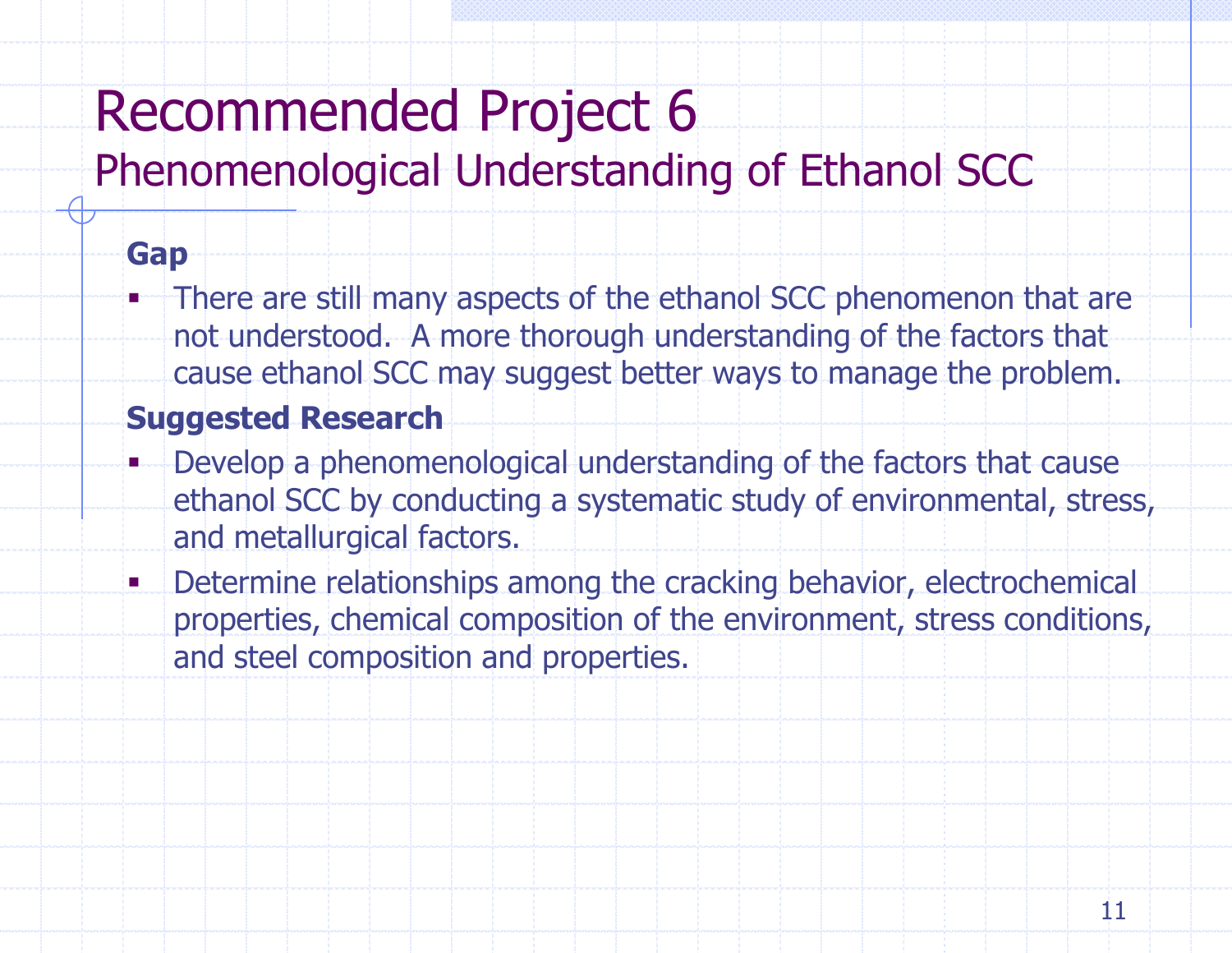### Other Recommended Actions

- Results of research will be most useful if incorporated into documents such as a recommended practice for transporting ethanol by pipeline and guidelines for integrity management of pipelines for transporting ethanol.
- **Integrity management guidelines should address issues such as** monitoring, risk management, in-line inspection, hydrostatic testing, and direct assessment.
- It is recommended that API or some other suitable industry organization establish committees or direct existing committees to prepare those documents. For example, API might develop an overall or umbrella standard, which would refer to other standards to be developed by other organizations, such as NACE for corrosion control and monitoring, ASTM for testing, etc.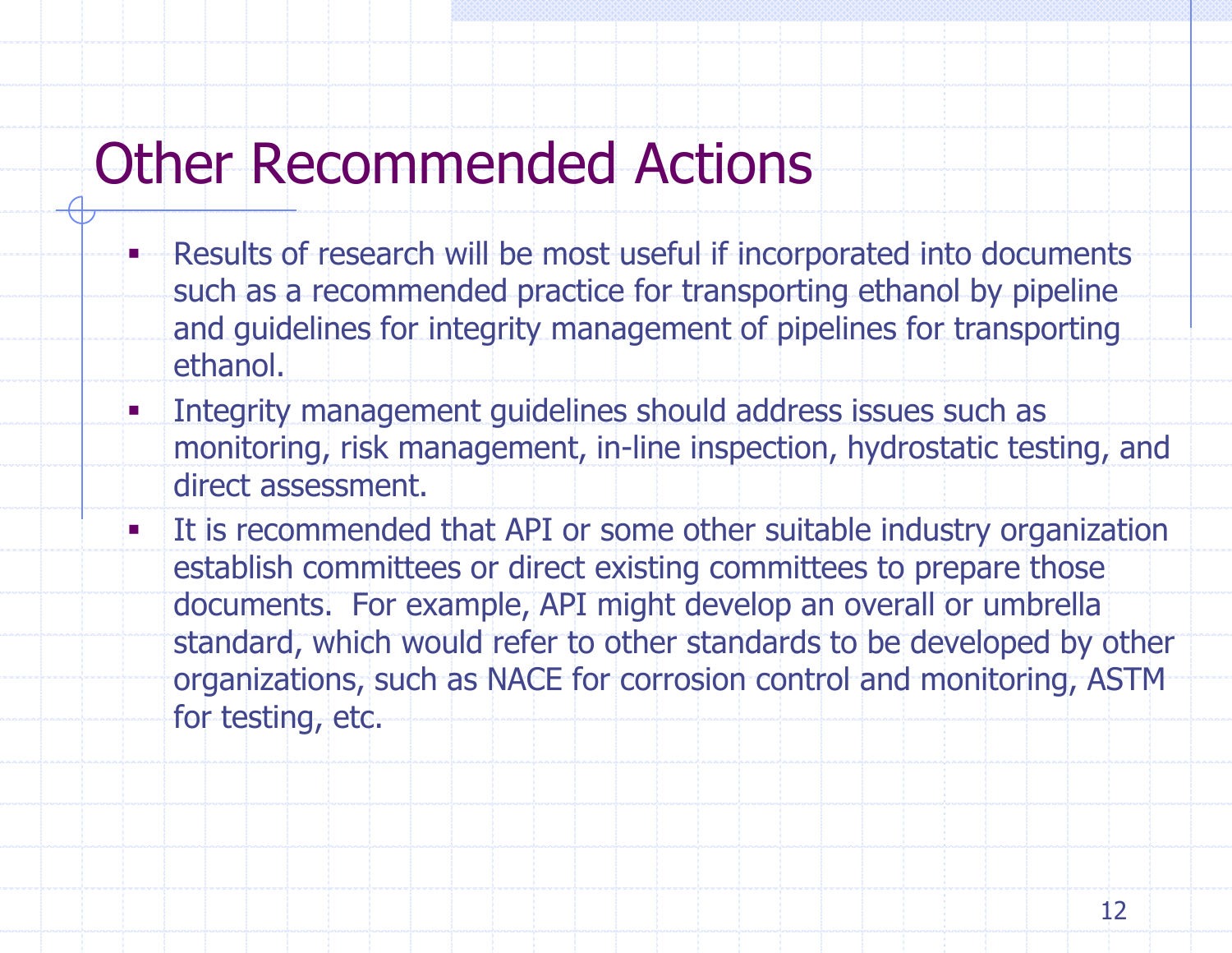# Full Project Plan

| <b>Deliverable</b> | <b>Project</b>                                                     | Pre-2007 | 2007 | 2008 | 2009 | <b>2010</b> | 2011 | 2012 | 2013 | 2014 |
|--------------------|--------------------------------------------------------------------|----------|------|------|------|-------------|------|------|------|------|
|                    | 1. Standard for Safe and Reliable Transport of Ethanol by Pipeline |          |      |      |      |             |      |      |      |      |
|                    | 1.1 API 939-D Part 2: Survey of Industry Experience                |          |      |      |      |             |      |      |      |      |
|                    | 1.2 Develop Lab Tests Relatable to Service Condtions               |          |      |      |      |             |      |      |      |      |
|                    | 1.3 Develop Rapid Field Test for Quality Assurance                 |          |      |      |      |             |      |      |      |      |
|                    | 1.4 PRCI SCC-4-5 Requirements for New Pipeline Systems             |          |      |      |      |             |      |      |      |      |
|                    | 1.5 GRI-04/0128, SCC Avoidance in Ethanol Pipelines                |          |      |      |      |             |      |      |      |      |
|                    | 1.6 PRCI SCC-4-1 Prevention of Internal SCC in Ethanol P/Ls        |          |      |      |      |             |      |      |      |      |
|                    | 1.7 PRCI SCC-4-3 Identify Environmental and Stress Factors that    |          |      |      |      |             |      |      |      |      |
|                    | Produce SCC in Existing Ethanol Pipelines and Terminals            |          |      |      |      |             |      |      |      |      |
|                    | 1.8 PHMSA new start: Effect of Ethanol Source on SCC of Carbon     |          |      |      |      |             |      |      |      |      |
|                    | <b>Steel</b>                                                       |          |      |      |      |             |      |      |      |      |
|                    | 1.9 PRCI SCC-4-4. Determine the Requirements for Existing          |          |      |      |      |             |      |      |      |      |
|                    | Pipeline, Tank and Terminal Systems to Transport Ethanol without   |          |      |      |      |             |      |      |      |      |
|                    | Cracking                                                           |          |      |      |      |             |      |      |      |      |
|                    | 1.10 PHMSA new start. Effect of Ethanol Blends and Batching        |          |      |      |      |             |      |      |      |      |
|                    | Operations on SCC of Carbon Steels                                 |          |      |      |      |             |      |      |      |      |
|                    | 1.11 API/SwRI SCC in Fuel Ethanol                                  |          |      |      |      |             |      |      |      |      |
|                    | 1.12 Feasibility of Preventing SCC by Using Inhibitors             |          |      |      |      |             |      |      |      |      |
|                    | 1.13 Technical and Economic Feasibility of Preventing SCC          |          |      |      |      |             |      |      |      |      |
|                    | Through Control of Oxygen                                          |          |      |      |      |             |      |      |      |      |
|                    | 1.14 Test Modern, Low-Carbon Steels to Determine if They are       |          |      |      |      |             |      |      |      |      |
|                    | Less Susceptible to Ethanol SCC                                    |          |      |      |      |             |      |      |      |      |
|                    | 1.15 Determine Compatibility of Aluminum, Brass, and Any Other     |          |      |      |      |             |      |      |      |      |
|                    | Non-Ferrous Metals That Might be Used in Ethanol Pipelines         |          |      |      |      |             |      |      |      |      |
|                    | 1.16 Evaluate Effectiveness of, and Effect on, Internal Coatings   |          |      |      |      |             |      |      |      |      |
|                    | 1.17 Evaluate Effect of Pressure on SCC                            |          |      |      |      |             |      |      |      |      |
|                    | 1.18 DNV Internal Project to Develop Probes to Measure Corrosion   |          |      |      |      |             |      |      |      |      |
|                    | Potential and Oxygen Content                                       |          |      |      |      |             |      |      |      |      |
|                    | 1.19 PHMSA new start. Monitoring of Conditions Leading to          |          |      |      |      |             |      |      |      |      |
|                    | SCC/Corrosion                                                      |          |      |      |      |             |      |      |      |      |
|                    |                                                                    |          |      |      |      |             |      |      |      |      |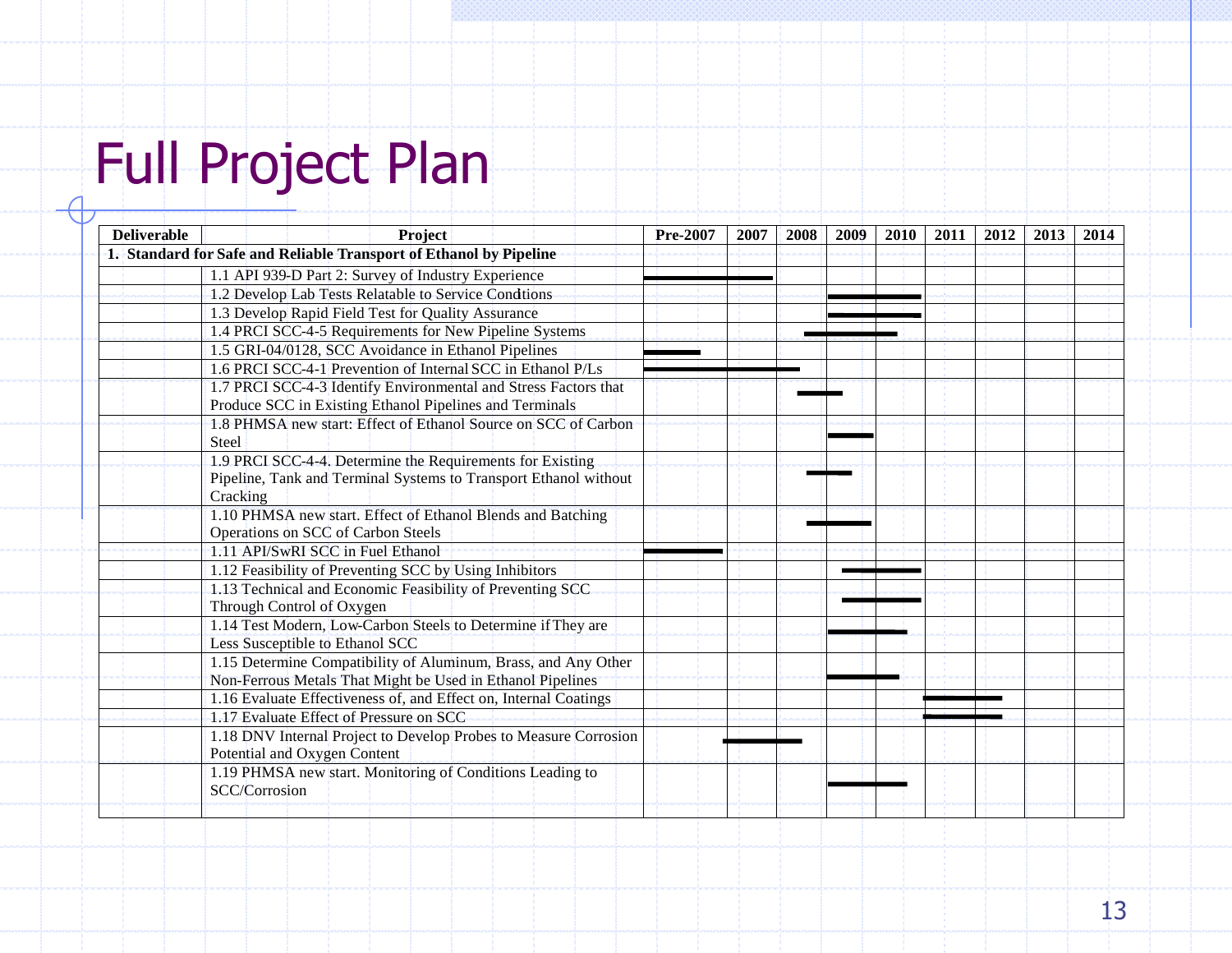# Full Project Plan (cont.)

|                                                                         |                                                                                                                                                                                                                                        |  | 2009 | 2010 | 2011 | 2012 | 2013 | 2014 |
|-------------------------------------------------------------------------|----------------------------------------------------------------------------------------------------------------------------------------------------------------------------------------------------------------------------------------|--|------|------|------|------|------|------|
| 1.20 Fundamental Study to Determine How SCC Relates to                  |                                                                                                                                                                                                                                        |  |      |      |      |      |      |      |
| Corrosion Potential, Polarization Curve, and Other Basic                |                                                                                                                                                                                                                                        |  |      |      |      |      |      |      |
| <b>Electrochemical parameters</b>                                       |                                                                                                                                                                                                                                        |  |      |      |      |      |      |      |
| 1.21 Develop Guidelines for ILI for Internal SCC                        |                                                                                                                                                                                                                                        |  |      |      |      |      |      |      |
| 1.22 Develop Method for Predicting Where Internal Ethanol SCC is        |                                                                                                                                                                                                                                        |  |      |      |      |      |      |      |
| <b>Most Likely</b>                                                      |                                                                                                                                                                                                                                        |  |      |      |      |      |      |      |
|                                                                         |                                                                                                                                                                                                                                        |  |      |      |      |      |      |      |
| Outside                                                                 |                                                                                                                                                                                                                                        |  |      |      |      |      |      |      |
| 1.24 Develop Method to Detect Ethanol Leaks                             |                                                                                                                                                                                                                                        |  |      |      |      |      |      |      |
| 1.25 Repair Criteria and Methods                                        |                                                                                                                                                                                                                                        |  |      |      |      |      |      |      |
| 1.26 Develop Welding Guidelines for Avoiding Harmful Residual           |                                                                                                                                                                                                                                        |  |      |      |      |      |      |      |
| <b>Stresses</b>                                                         |                                                                                                                                                                                                                                        |  |      |      |      |      |      |      |
| 1.27 Develop Guidelines for Avoiding Pitting or General Corrosion       |                                                                                                                                                                                                                                        |  |      |      |      |      |      |      |
| 1.28 Evaluate Proposed SCC Solutions for Compatibility with             |                                                                                                                                                                                                                                        |  |      |      |      |      |      |      |
| <b>Automotive Requirements</b>                                          |                                                                                                                                                                                                                                        |  |      |      |      |      |      |      |
|                                                                         |                                                                                                                                                                                                                                        |  |      |      |      |      |      |      |
| 2. Standard for Safe and Reliable Storage of Ethanol                    |                                                                                                                                                                                                                                        |  |      |      |      |      |      |      |
|                                                                         |                                                                                                                                                                                                                                        |  |      |      |      |      |      |      |
| Transportation                                                          |                                                                                                                                                                                                                                        |  |      |      |      |      |      |      |
|                                                                         |                                                                                                                                                                                                                                        |  |      |      |      |      |      |      |
| 3. Phenomenological Understanding of the Factors that Cause Ethanol SCC |                                                                                                                                                                                                                                        |  |      |      |      |      |      |      |
|                                                                         |                                                                                                                                                                                                                                        |  |      |      |      |      |      |      |
| Environmental, Stress, and Metallurgical Factors                        |                                                                                                                                                                                                                                        |  |      |      |      |      |      |      |
|                                                                         |                                                                                                                                                                                                                                        |  |      |      |      |      |      |      |
|                                                                         |                                                                                                                                                                                                                                        |  |      |      |      |      |      |      |
| 4.1 Develop Guidelines for Risk Assessment                              |                                                                                                                                                                                                                                        |  |      |      |      |      |      |      |
|                                                                         |                                                                                                                                                                                                                                        |  |      |      |      |      |      |      |
| 5. Guidelines for Fire/Spill Emergency Response                         |                                                                                                                                                                                                                                        |  |      |      |      |      |      |      |
| 5.1 Develop Guidelines for Fire/Spill Emergency Response                |                                                                                                                                                                                                                                        |  |      |      |      |      |      |      |
|                                                                         |                                                                                                                                                                                                                                        |  |      |      |      |      |      |      |
| 6. "Fingerprint" Test for Ethanol                                       |                                                                                                                                                                                                                                        |  |      |      |      |      |      |      |
| 6.1 Develop Method to Characterize Critical Differences in Ethanol      |                                                                                                                                                                                                                                        |  |      |      |      |      |      |      |
| from Different Sources in Terms of SCC Propensity (Included in          |                                                                                                                                                                                                                                        |  |      |      |      |      |      |      |
| Project 1.8)                                                            |                                                                                                                                                                                                                                        |  |      |      |      |      |      |      |
|                                                                         | 1.23 Develop NDE Method to Detect and Measure Cracks from<br>2.1 Determine Any Differences in Guidelines for Storage Versus<br>3.1 Determine the Relationships Among Cracking Behavior and<br><b>4. Guidelines for Risk Assessment</b> |  |      |      |      |      |      |      |